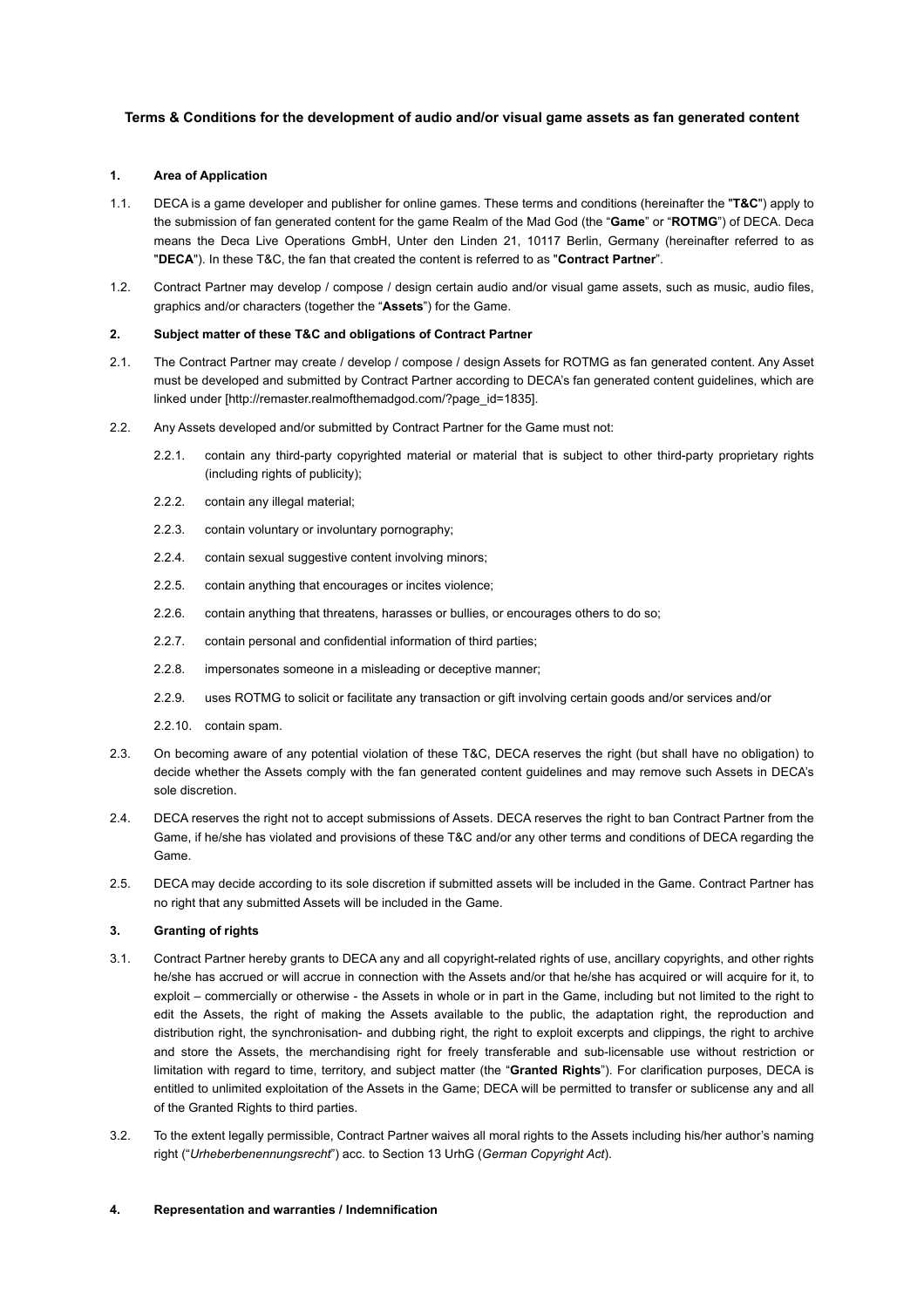- 4.1. The Contract Partner represents and warrants to DECA that (i) he/she holds all rights necessary for the fulfillment of his/ her contractual obligations, including but not limited to the Assets and (ii) she/he is entitled to dispose over the Granted Rights for the Assets in favor of DECA.
- 4.2. If claims of third parties should nonetheless be brought against DECA, which contradict the foregoing warranty, the Contract Partner shall defend and indemnify DECA against them in relation to third parties upon first request and to full extent and shall respectively compensate DECA for all losses and expenses (including lawyer and court fees) incurred by it to this extent.

## **5. Symbolic Compensation**

In the event that the Assets are included in the Game, which may DECA decide according to its sole discretion, Contract Partner shall receive a symbolic compensation in form of ROTMG Gold: 2000 ROTMG Gold. If applicable, they shall also receive the created in-game item.

## **6. Confidential Information**

- 6.1. Any information disclosed by DECA and/or its representatives to Contract Partner (either orally or in writing or in any other form or medium whatsoever) shall be considered "Confidential Information" for purposes of these T&C. The term "Confidential Information" shall not include any information which the Contract Partner can demonstrate (a) is in or enters the public domain other than by reason of a breach of these T&C by the receiving party or any of its Representatives; (b) was already lawfully in its possession without restriction in relation to disclosure prior to the date of receipt from the disclosing party (as evidenced by records kept in the ordinary course of its business); (c) is obtained from a third party which is lawfully entitled to disclose such information without any restriction on its disclosure or (d) is required to be disclosed by law or by order of a court of competent jurisdiction.
- 6.2. The Contract Partner shall (a) keep all Confidential Information secret and confidential; (b) not make use of any Confidential Information other than for purposes of the discussions and of evaluating the project and (c) not disclose any such Confidential Information to any third party other than to those of its representatives or agents or professional advisers who have a need to know the same for the purpose of conducting the discussions and/or evaluating or implementing the Project.
- 6.3. To secure the confidentiality of the Confidential Information, the Contract Partner shall store all documents or materials containing Confidential Information, separate from all other documents and records, and in a way that identifies it as proprietary information belonging to the disclosing party; and safely so as to protect them against theft and unauthorised access; only make copies of the Confidential Information to the extent required to allow them to conduct the discussions effectively or evaluate the project; not use, reproduce, transform or store any of the Confidential Information in an externally accessible computer or electronic information retrieval system or transmit it in any form or by any means whatsoever outside of their usual place of business; inform the producer immediately upon coming aware of any actual or imminent unauthorised use or disclosure of Confidential Information, and shall take all reasonable steps to assist DECA in preventing or stopping such unauthorised use or disclosure; and upon request supply the disclosing party with a list showing the names and addresses of the persons to whom Confidential Information has been disclosed and their relationship to the receiving party; and the places where Confidential Information disclosed to it is held.
- 6.4. Contract Partner acknowledges that the unauthorized disclosure or use of Confidential Information may cause irreparable harm to DECA, for which monetary damages may be difficult to quantify. Contract Partner therefore undertakes to pay a contractual penalty for each case of a culpable breach of the obligations set forth in this Section 6, the amount of the penalty to be determined at DECA's reasonable discretion and to be reviewed by the competent court in the event of a dispute. The assertion of further claims by DECA remains unaffected by this penalty.

## **7. Final provisions**

- 7.1. No oral supplements have been made between the Contract Partner and DECA. Changes to these T&C must be made in writing in order to be valid. This also applies to this written form agreement itself.
- 7.2. The contractual relationship between the parties shall be governed by the laws of the Federal Republic of Germany, excluding the UN Convention on Contracts for the International Sale of Goods (CISG). If Contract Partner is a consumer and has no place of residence in the Federal Republic of Germany, the contractual relationship shall be governed exclusively by the laws of the Federal Republic of Germany, excluding the CISG, unless mandatory provisions of the law of the country in which the consumer has his habitual residence provide otherwise.